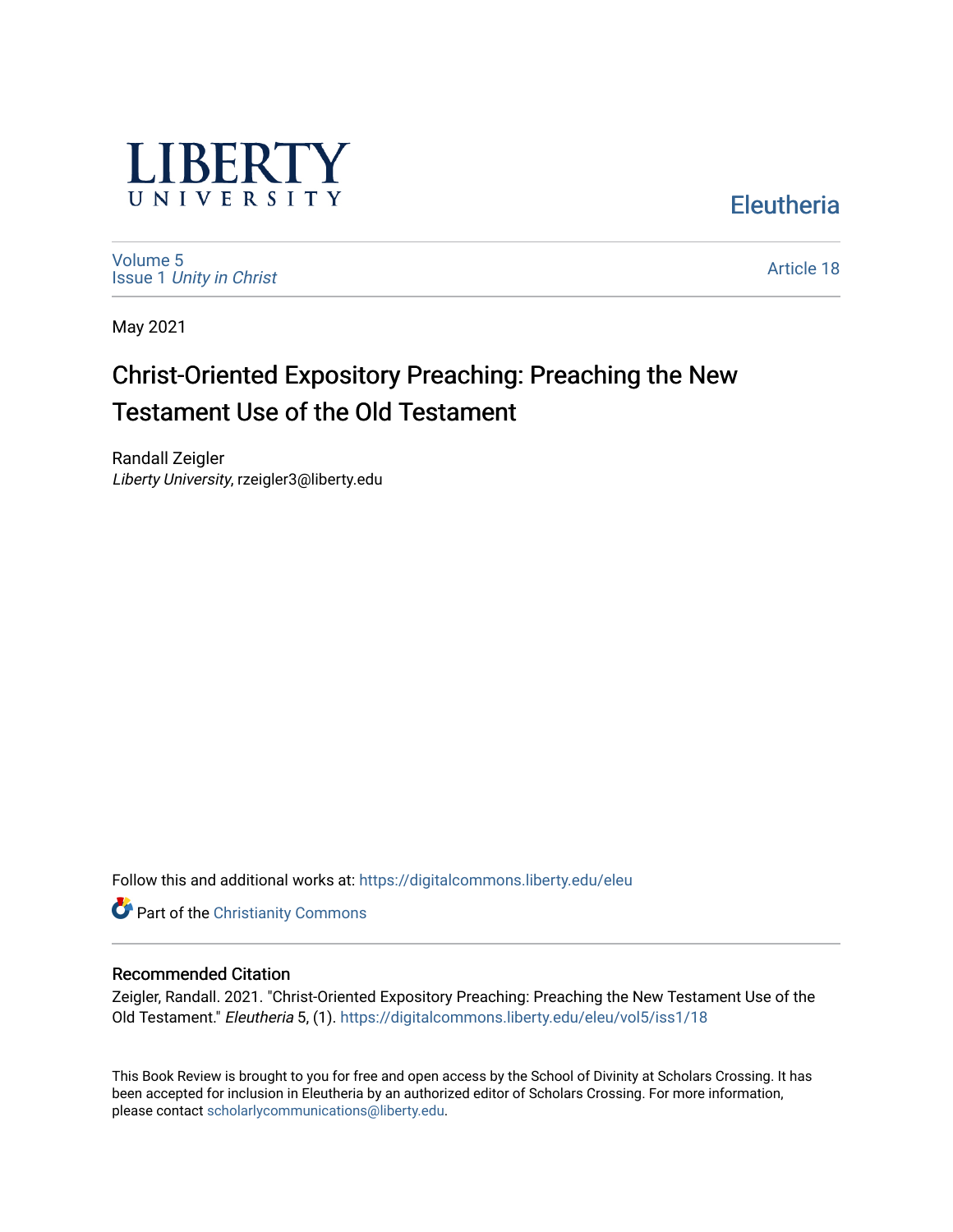# Christ-Oriented Expository Preaching: Preaching the New Testament Use of the Old Testament

# Abstract

Lee, Kyoohan. Christ-Oriented Expository Preaching: Preaching the New Testament Use of the Old Testament. Eugene, OR: Wipf & Stock, 2020. 186 pages. \$25.00.

## Keywords

Preaching, Homiletics, Hermeneutics

### Cover Page Footnote

MDiv. New Orleans Baptist Theological Seminary Dec. 19, 2019, Doctorate of Ministry Liberty University August 2020.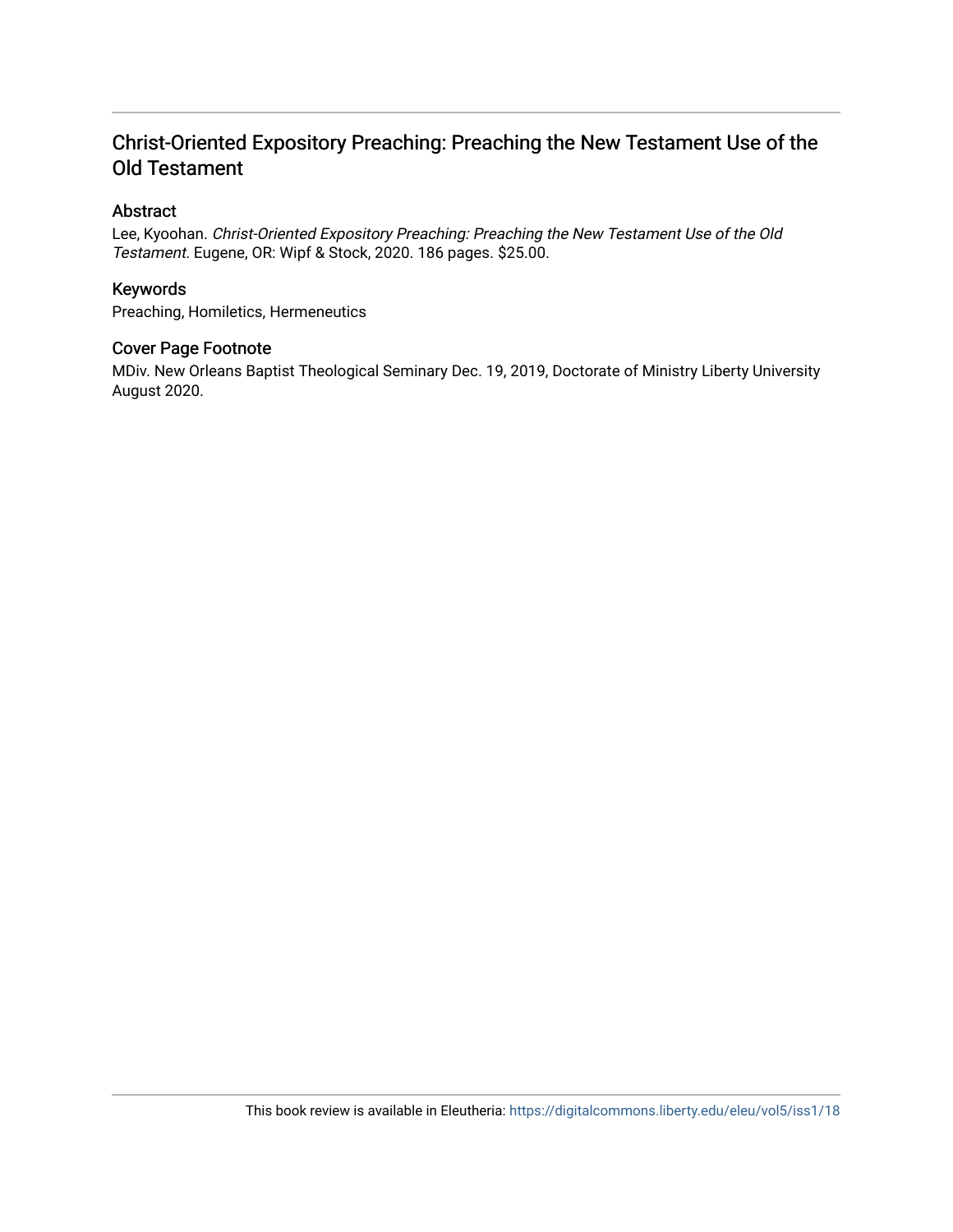The Bible is one book cover to cover, pointing to one person, the person of Jesus. When books are taken out of the context of the whole of Scripture, it can be easy to miss how the New and Old Testaments work together. This is exactly what Kyoohan Lee, in his book *Christ-Oriented Expository Preaching: Preaching the New Testament Use of the Old Testament* is conveying. Lee argues that preachers must be expositors who preach the New Testament in conjunction with the Old.

He makes a compelling argument that preachers ought to follow Jesus' example. He did not preach the gospel of Himself apart from the Old Testament but in conjunction with the Law and the Prophets. He cites Luke 24:27 and Luke 24:44 as his reasoning, "And beginning with Moses and all the Prophets, he interpreted to them in all the Scriptures the things concerning himself." And, "Then he said to them, "These are my words that I spoke to you while I was still with you, that everything written about me in the Law of Moses and the Prophets and the Psalms must be fulfilled." Therefore, preachers ought to follow Christ's example and not preach the New Testament alone, but New and Old together.

Lee does a fabulous job of not only arguing his case but putting it into practice as well. Lee draws on examples of Christ's preaching and teaching and the preaching and teaching of the early Apostles. All of which did not separate Jesus Christ from the unity of the Old Testament. One can only presuppose then that the New Testament is only meaningful within the context of the Old. Thus, leading the preacher not to disconnect the two but finding a path to connect both in every sermon.

He does this in three parts: Hermeneutical Bridge, Homiletical Model, and Practical Application. Part one, the Hermeneutical Bridge Lee points out that today's preachers have lost this idea that the Old and New Testaments work in unison. Christ can be preached not only by the New Testament but from the Old Testament as well. When the two are combined, the audience receives a much greater understanding. The Bible becomes real and alive because they fit together perfectly even though written hundreds of years apart. They build upon each other and reveal how God worked and continues to work. This is the very work Christ attests to Himself in Scripture.

This is what the New Testament authors were eluding to as they quoted the. "Old Testament in 10 percent of their writings" (35). The disciples, as devoted Jews, understood the Old

Testament Scriptures and knew the prophecies of the Messiah. Unfortunately, this is where much of the church and sermons are lacking in understanding the Old Testament. For this reason, Lee says, "the preacher must focus on only one goal: ministering to the people the full counsel of God according to the Bible." (51).

Part two shows that this idea of Old and New Testaments working together in preaching is no more evident than Peter's sermon at Pentecost. Peter